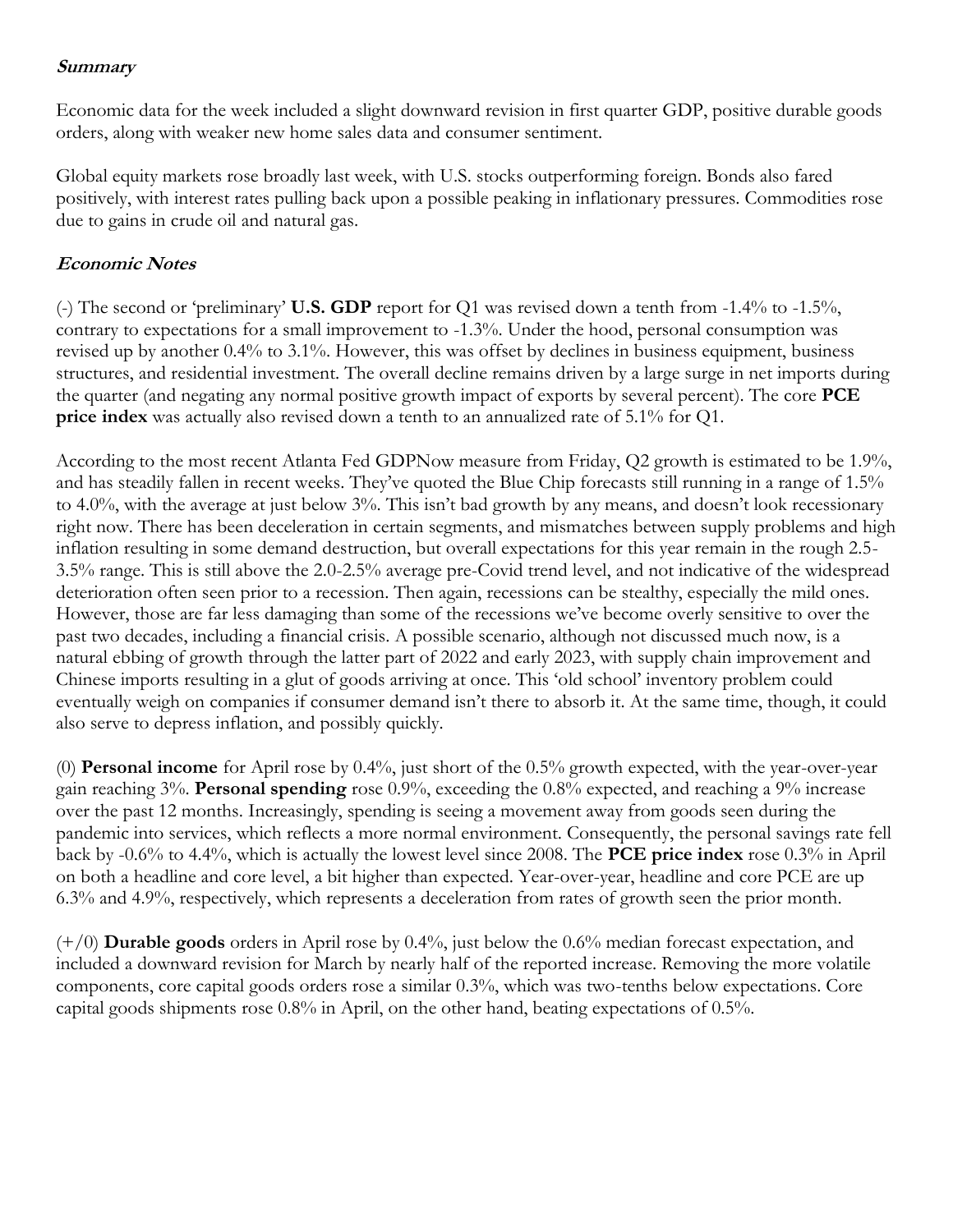(-) **New home sales** for April fell by a sharp -16.6% to a seasonally-adjusted rate of 591k units, well below the -1.8% decline expected, and beyond a revised -10.6% the prior month. This was the lowest level in two years, and, in fact, just a percent above the bottom of the early Covid period. Every region experienced a decline, led by the South down -76k and West down -26k. Details of the new home data is more nuanced, though, with 'completed homes' remaining at very low levels, while 'homes under construction' are running at the highest levels in 16 years, and taking up the bulk of the activity.

Despite high demand, it appears fading affordability is starting to weigh on sales. For example, on a \$400,000 home purchased with a 30-year fixed rate mortgage (assuming 20% down), an uptick from a 3.0% interest rate (seen around year-end) to a 5.3% rate (more recently) elevates the monthly payment from \$1,349 to \$1,777—a 32% increase. From the standpoint of the average American budget, this starts to become significant as the house price component rises.

(-) **Pending home sales** for April fell by -3.9%, further than the -2.1% decline expected. Year-over-year, pending sales have fallen by -12%. Sales rose in the Midwest by nearly 7%, but declined elsewhere, most dramatically in the Northeast by -16%. This tends to forecast existing home sales in coming months.

(-/0) The final May **Univ. of Michigan index of consumer sentiment** ticked down by -0.7 of a point to 58.4, which follows an initial early May drop of -6.1 points. This was below expectations of an unchanged 59.1 reading, and represents the poorest sentiment since 2011. Compared to the initial report, assessments of current economic conditions ticked down slightly, while expectations for the future fell by over a point. Expectations for inflation in the coming year fell back by -0.1% to 5.3%, while expectations for the next 5-10 years were unchanged at 3.0%. Could this be a peak in inflation expectations? That remains an important data point for markets and policymakers. As has been noted previously, poor sentiment has tended to be a contrarian positive signal for financial market recovery over the next 6 and 12 mo. (although it never feels quite so great at the time).

(0) **Initial jobless claims** for the May 21 ending week fell by -8k to 210k, below the 215k median forecast. **Continuing claims** for the May 14 week ticked up by 31k to 1.346 mil., above the consensus expectation of 1.310 mil. Initial claims were mixed, with small increases in IL and CA of a few thousand each, but no extreme results. Despite continued claims edging higher, overall levels remain very low as a share of overall eligible employment.

(0) The **FOMC minutes** from the May meeting showed strong consensus within the committee for several upcoming 0.50% fed funds rate hikes for June and July, and bringing that rate to 'more neutral levels' as an important goal. However, in a 'highly uncertain' environment, focusing on near-term data will become more important. (They occasionally have to reiterate their focus on 'data dependence', which is what they're normally doing, but can also be a code for 'we reserve the right to change our minds quickly and change course if we need to.') Additionally, a policy turning more restrictive may also become appropriate, although a pause in hikes might also be considered in order to re-evaluate conditions. Interestingly, it appeared the committee acknowledged that their prior communications had been effective in re-setting market expectations for a faster pace of rate hikes. In another interesting component, several committee members showed interest in proactive sales of the Fed's MBS portfolio following an initial balance sheet run-off. This remains less likely, but does show the FOMC is sensitive to the fact that the housing market is not really in need of stimulating.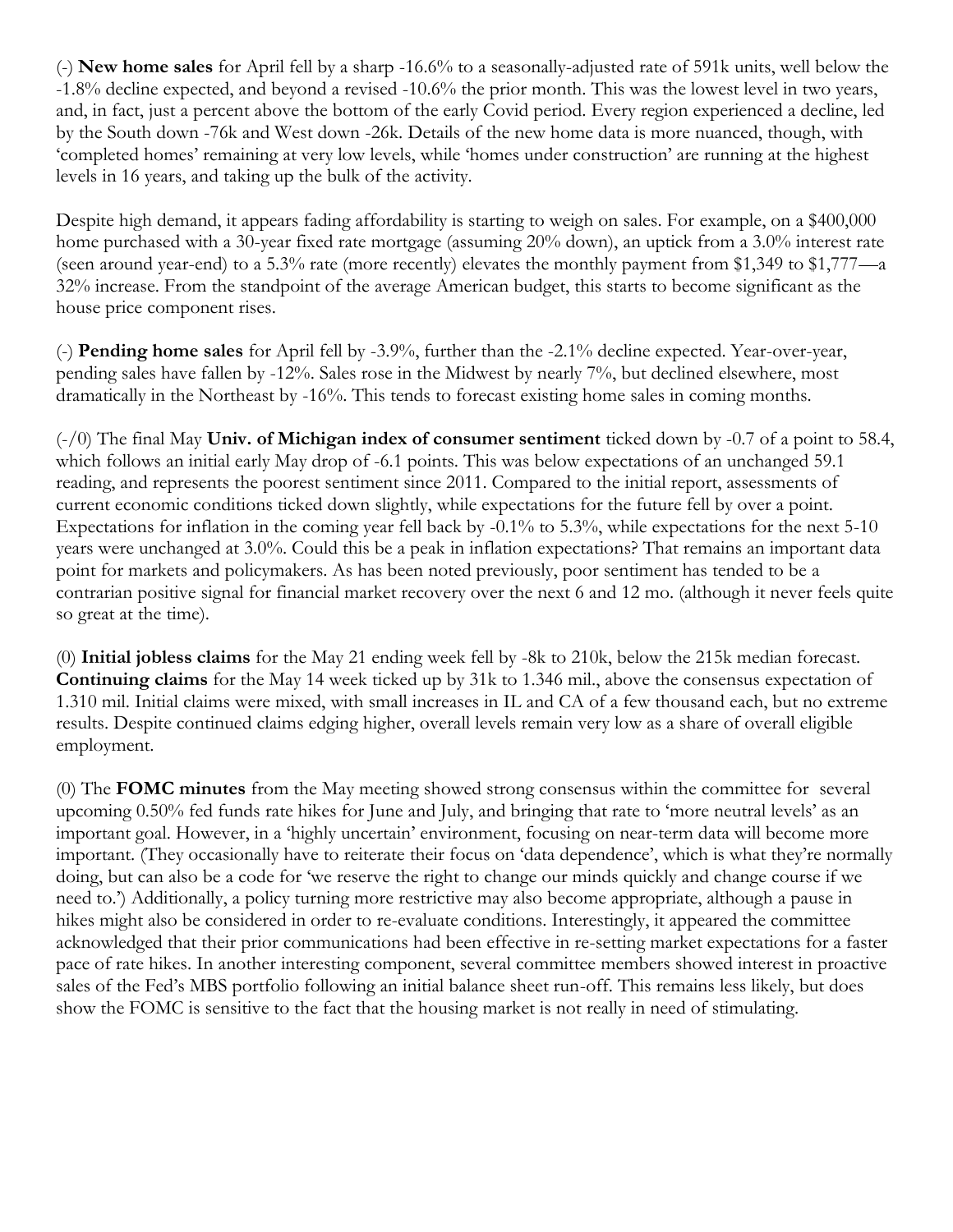## **Market Notes**

| Period ending $5/27/2022$ | 1 Week $\left(\frac{0}{0}\right)$ | YTD $(\% )$ |  |
|---------------------------|-----------------------------------|-------------|--|
| DJIA                      | 6.28                              | $-7.85$     |  |
| S&P 500                   | 6.62                              | $-12.21$    |  |
| <b>NASDAQ</b>             | 6.85                              | $-22.21$    |  |
| Russell 2000              | 6.49                              | $-15.51$    |  |
| <b>MSCI-EAFE</b>          | 3.48                              | $-11.45$    |  |
| MSCI-EM                   | 0.91                              | $-14.63$    |  |
| Bloomberg U.S. Aggregate  | 0.78                              | $-8.47$     |  |

| <b>U.S. Treasury Yields</b> | 3 Mo. | 2 Yr. | 5 Yr. | $10 Yr$ . | 30 Yr. |
|-----------------------------|-------|-------|-------|-----------|--------|
| 12/31/2021                  | 0.06  | 0.73  | 1.26  | 1.52      | 1.90   |
| 5/20/2022                   | 1.03  | 2.60  | 2.80  | 2.78      | 2.99   |
| 5/27/2022                   | 1.08  | 2.47  | 2.71  | 2.74      | 2.97   |

After 7 consecutive down weeks, U.S. stocks moved sharply higher. In fact, last week's strong snapback was one of 20 best-performing weeks since 1950. Every sector ended in the positive, led by consumer discretionary stocks up nearly 10% and energy over 8%, while health care lagged with only a 3% gain.

Following a decent Monday recovery, a warning from Snapchat about revenue conditions sent stocks (particularly more speculative growth) down sharply. The CEO of the firm noted that the macro environment had deteriorated further than anticipated after their earnings release last month. With revenues coming from advertising (and the app generally free to most users), the firm is sensitive to marketing spend from companies, which is often one of the early budget cuts during an economic downturn. This also affects far larger firms Alphabet/Google and Meta/Facebook. But how devastating was that statement? While the stock was down significantly, growth rates remain high, so it's possible this coming quarter or future quarters could be a 'kitchen sink' type of period, where all the bad news is thrown in under the category 'economic slowing', with hopes any stock-specific weakness can be swept under the rug. This is how it often happens. But is Snapchat a true bellwether of the U.S. economy? Many would argue probably not.

Foreign stocks also fared positively last week, but to a lesser degree than in the U.S. The ECB noted it intends to exit its zero-interest rate policy by Sept., which caused the U.S. dollar to fall back. The 'carry trade' has been one of the reasons for the dollar's strength this year, with the Fed acting in a more hawkish way than Europe, Japan, or the U.K., the primary currency pairs. Emerging market gains were largest in commodity-exporting Brazil, South Africa, and Mexico. Sentiment in China remains mixed, with reopenings commencing but internal debate about the zero-Covid policy and potential for a longer slowdown.

Interestingly, the U.K. introduced a 25% windfall tax on the energy industry, under the sentiment that oil and gas firms have profited overly from high commodity prices that have pressured inflation higher. Sentiment toward taxing the energy industry has occurred regularly over the years, particularly in years when high prices have resulted in high profits; on the other hand, lean years in the industry, where oil prices fall so low as to make extraction unprofitable or less profitable, little protection from bankruptcy is provided on the opposite site.

U.S. bonds experienced a positive week again as interest rates fell back from recent peaks, in keeping with general thoughts that economic slowing could dampen the Fed's hawkishness recently. Treasuries as a whole were less dramatically changed, while corporate bonds fared positively along with a strong week for equities. Foreign bonds fared positively, especially in emerging markets, helped by a weaker U.S. dollar.